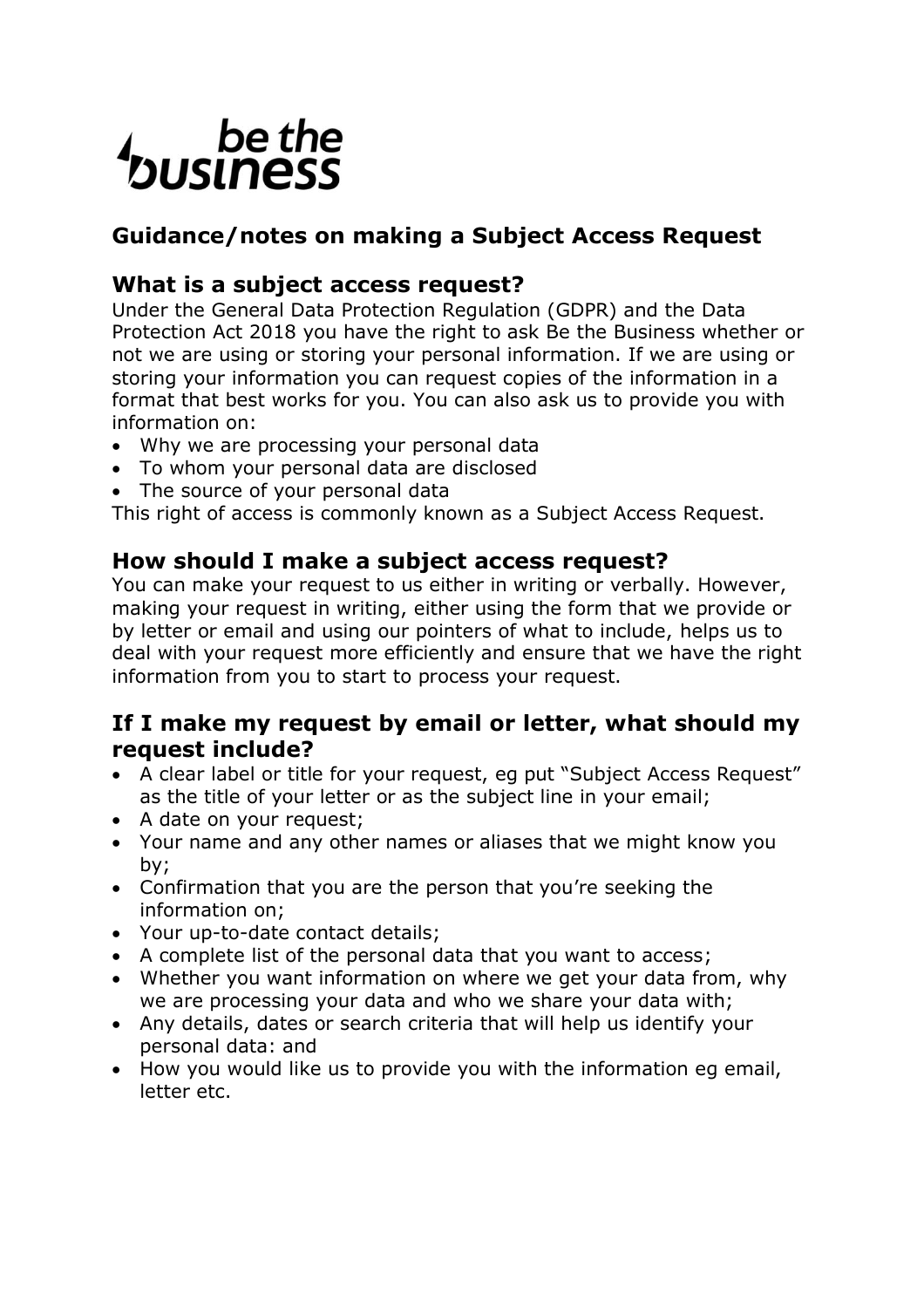## **If I make my request verbally, what should I try to include?**

- Use straight forward language.
- Focus the conversation on your subject access request.
- Tell us the reason for your request (if appropriate).
- Be specific about the information that you are looking for as it will help us locate quicker.
- Ensure we have fully understood your request by summarising at the end of the conversation.

## **How do you know that it is me that is asking for my data?**

To ensure we are releasing data to the right person we require you to provide us with proof of your identity and of your address. Please supply us with a photocopy or scanned image (do not send the originals) of one of the following:

#### 1) Proof of Identity:

Passport, photo driving licence, national identity card, birth certificate.

#### 2) Proof of Address:

Utility bill, bank statement, credit card statement (no more than 3 months old); current driving licence; current TV licence; local authority tax bill, HMRC tax document (no more than 1 year old).

## **Is there a charge to me for making a subject access request?**

While in most cases we will provide you with copies of the information you request free of any charge, we nevertheless reserve the right, in accordance with the Data Protection Act 2018 and the General Data Protection Regulation not to provide you with copies of information requested if to do so would take "disproportionate effort", or to charge a fee or refuse the request if it is considered to be "manifestly unfounded or excessive". However, we will make every effort to provide you with a satisfactory form of access or summary of information if suitable.

## **What happens next?**

We will endeavour to respond promptly and in any event within one month of the latest of the following:

- Our receipt of your request; or
- Our receipt of any further information we may ask you to provide to enable us to comply with your request.

If we are holding personal information on you we will provide you with a copy of this information in a format of your choosing.